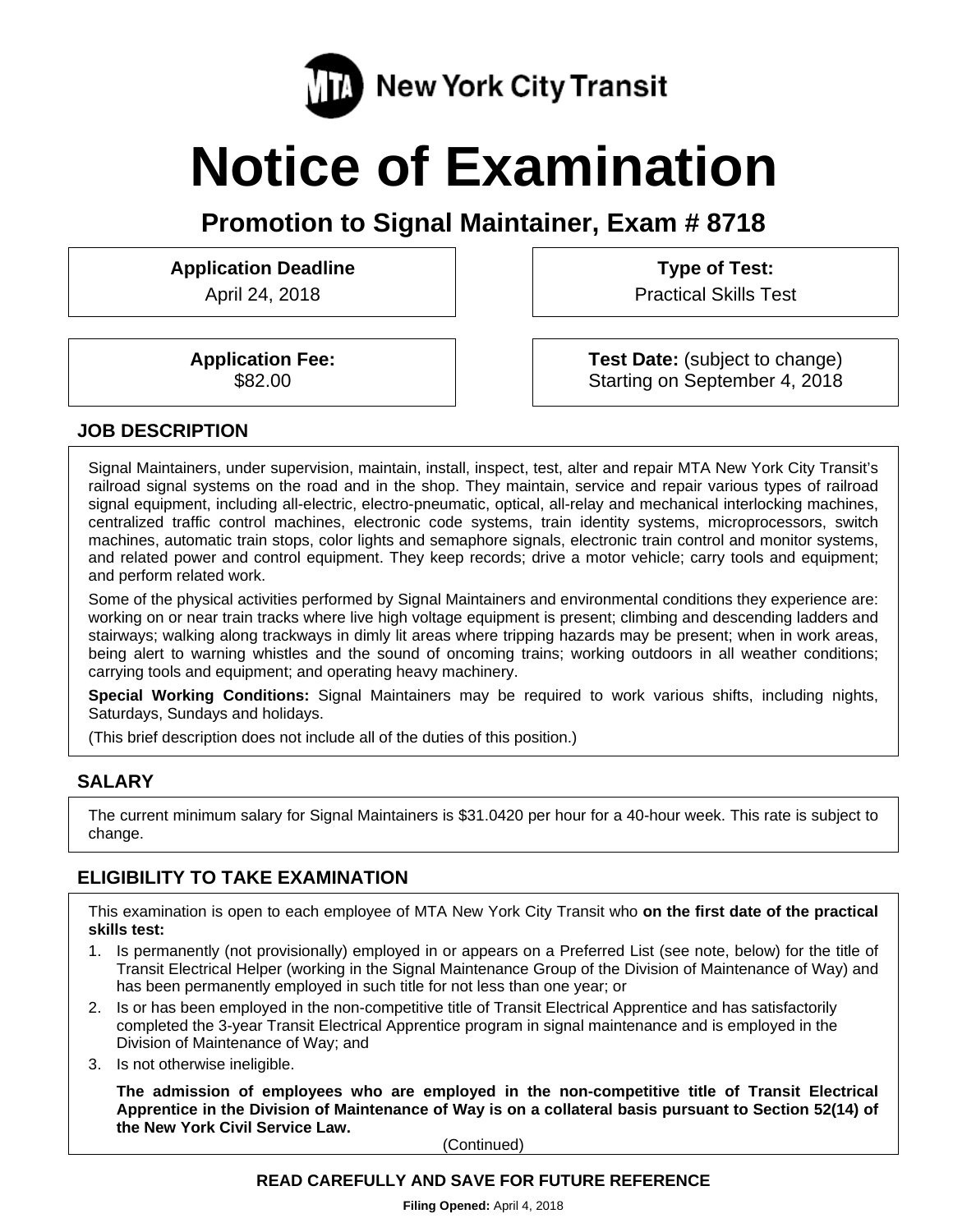# **ELIGIBILITY TO TAKE EXAMINATION** (Continued)

(Note: A "Preferred List" is a civil service list which is only for certain former permanent incumbents of the eligible title who have rehiring rights.)

This examination is also open to employees who were appointed to an eligible title pursuant to New York State Civil Service Law, section 55-a, and who meet all other eligibility requirements.

You are responsible for determining whether you meet the eligibility requirements for this examination prior to submitting the *Application*. If you do not know if you are eligible, check with **your department's Human Resources representative.** You may be given the test before we verify your eligibility. If you are marked "Not Eligible," your application fee will **not** be refunded and you will **not** receive a score.

This examination is **not** open to employees of MaBSTOA or MTA Bus Company, or to employees of any MTA agency other than MTA New York City Transit.

# **REQUIREMENTS TO BE PROMOTED**

**From the competitive title of Transit Electrical Helper:** At the time of promotion, you must have completed your probationary period in the eligible title of Transit Electrical Helper (working in the Signal Maintenance Group of the Division of Maintenance of Way) and you must be permanently employed in that title or your name must appear on a Preferred List for that eligible title. Additionally, you must have served permanently in the eligible title of Transit Electrical Helper for at least one year. Time served prior to a break in service of more than one year will not be credited.

**From the non-competitive title of Transit Electrical Apprentice:** At the time of promotion, you must be employed or have been employed in the title of Transit Electrical Apprentice in the Division of Maintenance of Way.

**Driver License Requirement:** At the time of promotion, you must have a motor vehicle driver license valid in the State of New York with no disqualifying restrictions that would preclude the performance of the duties of this title. If you have serious moving violations, a license suspension or an accident record, you may be disqualified. This license must be maintained for the duration of your employment.

**Drug Screening Requirement:** You must pass a drug screening in order to be promoted, and if promoted, you will be subject to random drug and alcohol tests for the duration of your employment. Additionally, if you have tested positive on a drug or alcohol test or had a refusal to test during pre-employment or while employed by a Federal DOT-regulated employer during the applicable period, you must have completed the Substance Abuse Professional (SAP) process required by federal law in order to be promoted to this safetysensitive position.

# **HOW TO SUBMIT AN APPLICATION AND PAY THE APPLICATION FEE**

**You must apply online** for this examination **by the last day of the application period** unless you are requesting a Fee Waiver. Applicants who wish to request a Fee Waiver should refer to the "How to Submit an Application When Requesting a Fee Waiver" section below.

**Application Fee:** This fee is generally not refundable. Under special circumstances, you may be entitled to a refund. You should refer to the Department of Citywide Administrative Services ("DCAS") Exam Regulations to determine if you are entitled to a refund prior to requesting a refund. You can refer to the bottom of the last page of this Notice of Examination for instructions on how to obtain a copy of the DCAS Exam Regulations.

#### **Online Applications:**

- 1. Apply using the "BSC" employee portal at: www.mymta.info by the last day of the application period.
- 2. You must pay the application fee via payroll deduction. Applicants who request a fee waiver must apply by mail.
- 3. You will be sent a confirmation email after you complete your application and pay the application fee.

Computers with internet access are available on a limited basis at branches of the New York Public Library, the Brooklyn Public Library and the Queens Library to patrons with a valid library card.

## **READ CAREFULLY AND SAVE FOR FUTURE REFERENCE**

**Filing Opened:** April 4, 2018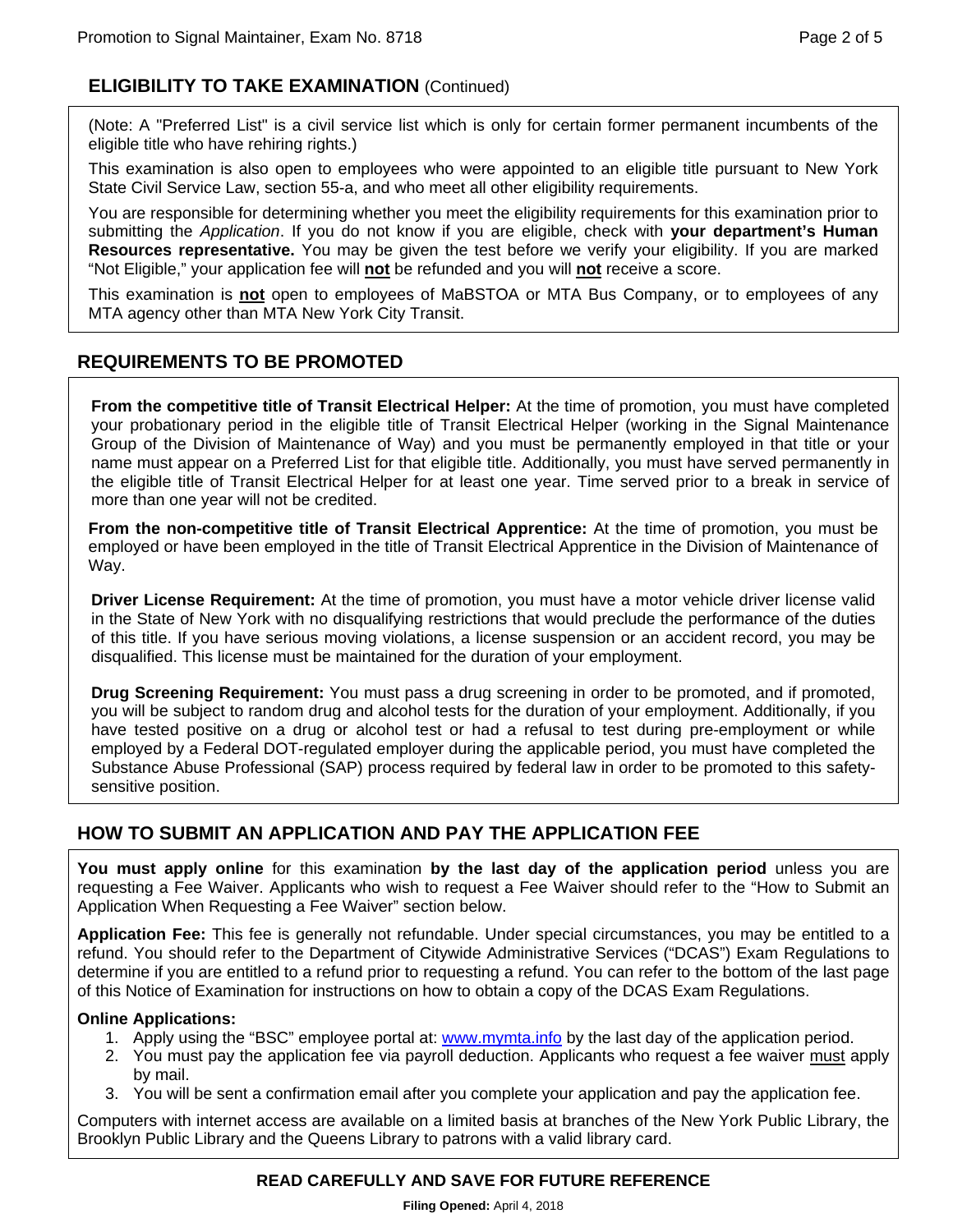## **HOW TO SUBMIT AN APPLICATION WHEN REQUESTING A FEE WAIVER**

Applicants who wish to request a Fee Waiver must obtain an *Application* in person at the MTA New York City Transit Exam Information Center as indicated below and must submit the *Application* by mail to the address in the "Correspondence" section below **by the last day of the application period**.

MTA New York City Transit will not accept applications in person. Additional information on requesting an application fee waiver is available with the *Application*.

**MTA New York City Transit Exam Information Center**: Open Monday through Friday, from 9 AM to 3 PM, in the lobby at 180 Livingston Street, Brooklyn, New York. Directions: take the A, C, F, or R trains to the Jay Street-Metro Tech Station, or the 2, 3 or G train to the Hoyt Street Station.

## **ADMISSION LETTER**

An *Admission Letter* will be mailed to you about 10 days before the first date of the practical skills test. If you do not receive an *Admission Letter* at least 4 days before the first date of the practical skills test, you may obtain a duplicate letter at the MTA Exam Information Center (as indicated above). A paper copy of the *Admission Letter* is your ticket for admission to the test.

Employees **must** keep their official mailing address **up to date.** Only the address on file with the MTA Business Service Center will be used to mail correspondence, including the *Admission Letter.*

#### **THE TEST**

You will be given a competitive practical skills test. You must achieve a score of at least 70% to pass the test. Your score on the practical skills test will determine 85% of your final score. Your seniority will determine the remaining 15%. You must pass the practical skills test to have your seniority credited. Your seniority score will be 70 plus  $\frac{1}{2}$  point for each three months of completed, continuous service with an agency under the jurisdiction of the Commissioner, Department of Citywide Administrative Services, in permanent competitive or non-competitive class titles. Your service will be credited through the first date of the practical skills test, up to a maximum of 15 years. Time served prior to a break in service of more than one year will not be credited.

Veterans' or Disabled Veterans' Credit will be granted only to eligible passing candidates who request that such credit be applied. Veterans' or Disabled Veterans' Credit should be requested at the time of application, but **must** be requested before the date the eligible list is established. Claims for Veterans' or Disabled Veterans' Credit cannot be made once the eligible list is established.

The practical skills test may require you to perform tasks related to the installation, testing, maintenance, and repair of electrical, electronic and electro-mechanical systems, including the selection and use of appropriate tools, materials and measuring devices; related mechanical work; reading and interpreting technical drawings; shop math; safe work practices and procedures; and other related areas.

# **TEST ADMINISTRATION GUIDELINES**

**Warning:** You are not permitted to enter the test site with cellular phones, smart watches, beepers, pagers, cameras, portable media players, or other electronic devices. Calculators are **not** permitted. Electronic devices with an alphabetic keyboard or with word processing or data recording capabilities, such as planners, organizers, etc., are prohibited. If you use any of these devices in the testing site building at any time before, during or after the practical skills test, you may not receive your test results, your test score may be nullified, and your application fee will not be refunded.

You may not have any other person, including children, present with you while you are being processed for or taking the test and no one may wait for you inside of the test site while you are taking the test.

(Continued)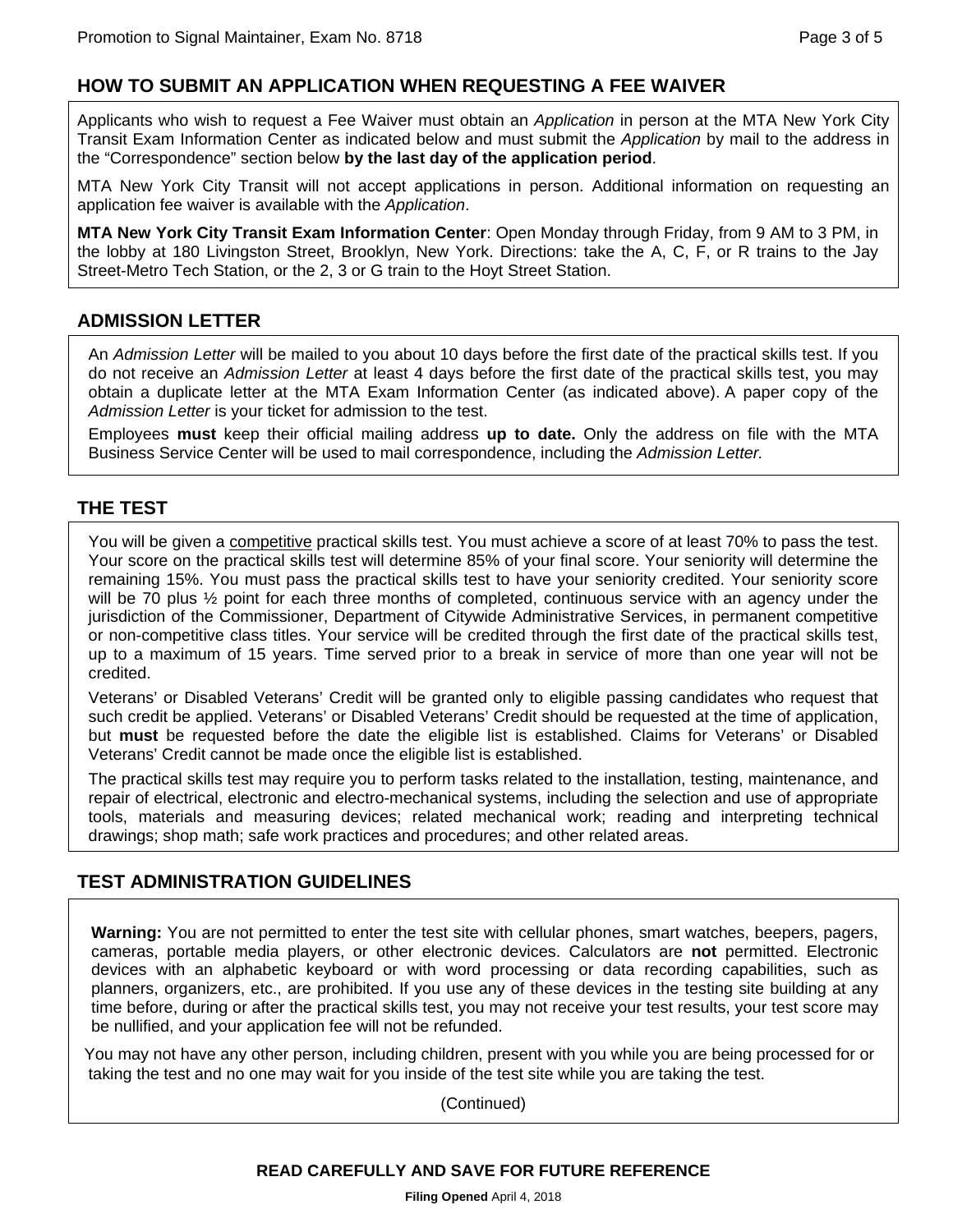# **TEST ADMINISTRATION GUIDELINES (CONTINUED)**

**Leaving:** You must leave the test site once you finish the test. If you leave the test site after being fingerprinted but before finishing the test, you will not be permitted to re-enter. If you disregard this instruction and re-enter the test site, you may not receive your test results, your test score may be nullified, and your application fee will not be refunded.

**Proof Of Identity:** You must present your MTA New York City Transit employee ID when you arrive to take the practical skills test.

# **THE TEST RESULTS**

If you pass the practical skills test and are marked eligible, your name will be placed in final score order on an eligible list and you will be given a list number. You will be notified by mail of your test results. If you meet all requirements and conditions, you will be considered for promotion when your name is reached on the eligible list.

## **ADDITIONAL INFORMATION**

**Training:** You are required to complete and pass all parts of a training course before the end of an 18-month probationary period. Those probationary employees who do not complete this training course will be terminated.

## **SPECIAL ARRANGEMENTS**

**Late Filing:** Consult with **your department's Human Resources representative** to determine the procedure for filing a late *Application* if you meet one of the following conditions:

- 1. You are absent from work for at least one-half of the application period and are unable to apply for reasons such as vacation, sick leave or military duty; or
- 2. You become eligible after the above application period, but on or before the first date of the practical skills test.

**Make-Up Test:** You may apply for a make-up test if you cannot take the test on the scheduled test date for any of the following reasons:

- 1. Compulsory attendance before a public body;
- 2. On-the-job injury or illness caused by municipal employment where you are an officer or employee of the City;
- 3. Absence from the test within one week after the death of a spouse, domestic partner, parent, sibling, child or child of a domestic partner where you are an officer or employee of the City;
- 4. Absence due to ordered military duty;
- 5. A clear error for which MTA New York City Transit is responsible; or
- 6. A temporary disability, pregnancy-related, or child-birth-related condition preventing you from taking the test.

To request a make-up test, mail your request with your documentation of special circumstances to the address found in the "Correspondence" section below within 60 days of your scheduled test date or make the request within 60 days of restoration to your position after performing ordered military duty.

**Special Test Accommodations:** If you plan to request special testing accommodations due to disability or an alternate test date due to your religious belief, follow the instructions included with your *Application* and mail your request to the address found in the "Correspondence" section below no later than 30 days prior to the first scheduled test date.